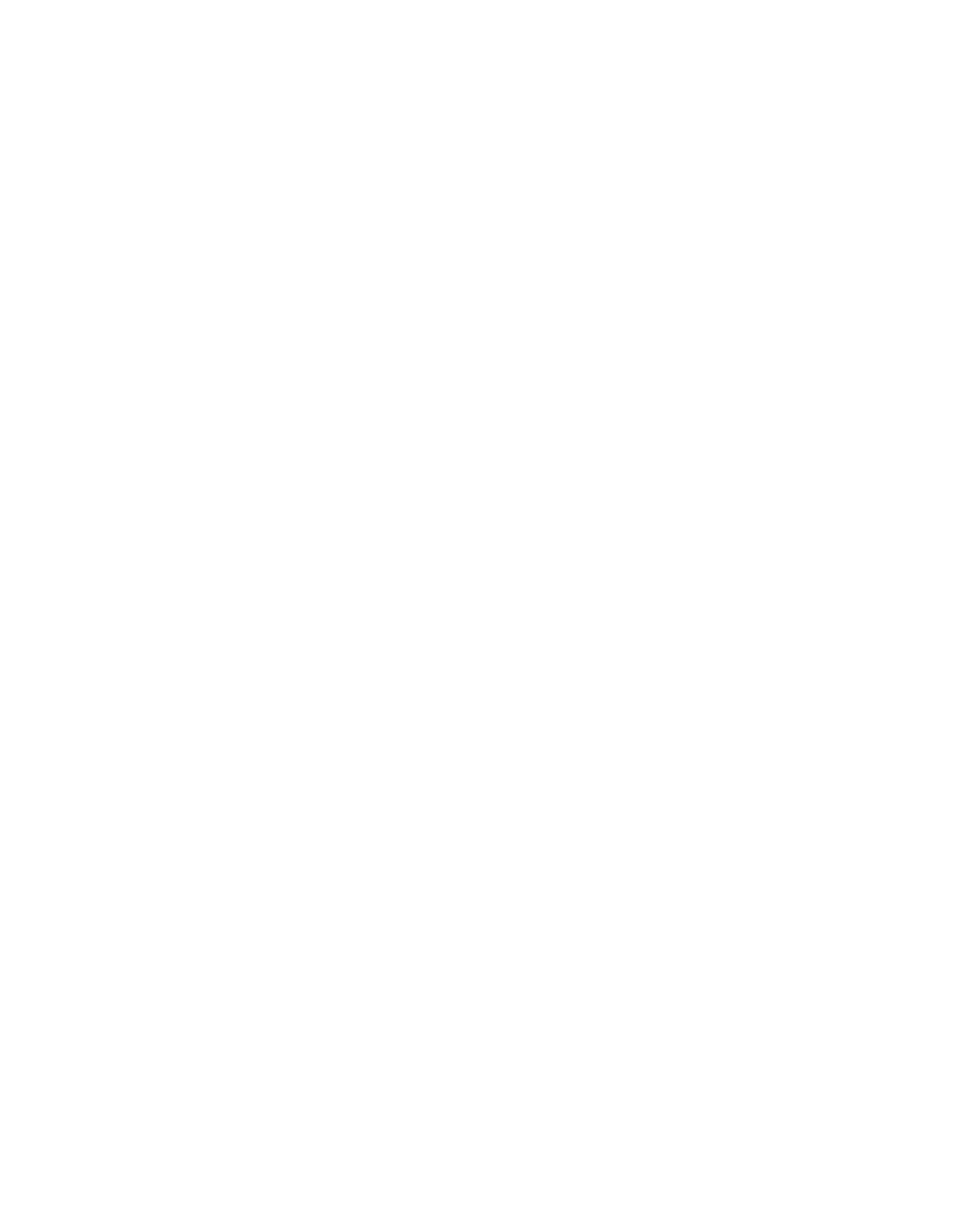

©FFC 2022. This is an Open Access article distributed under the terms of the Creative Commons Attribution 4.0 License [\(http://creativecommons.org/licenses/by/4.0\)](http://creativecommons.org/licenses/by/4.0)

### **INTRODUCTION**

Blueberry (*Vaccinium* spp.), which is named for its deepblue color, belongs to the Ericaceae family and is a high value crop globally. World blueberry production rose from 666,451 tons in 2018 to 823,328 tons in 2019 [1]. The United State was the world's largest blueberry producer with 308,760 tons in 2019.

Blueberries are native to North America and have been grown in the region for decades. Both wild and cultivated, also referred to as tamed, blueberries are commercially available in grocery stores. Although Native Americans have recognized the health benefits of blueberries and used them for medicinal purposes and as natural flavoring since the 1800s, commercial blueberry cultivation has started relatively late, in the early 1900s.There are four types of blueberries grown in North America: northern highbush (cultivated in cooler climates), lowbush (wild fruit harvested commercially), southern highbush and rabbit eye (planted in the southern United States). The lowbush type of blueberry is a wild crop, meaning that it is not cultivated or selected. However, the plants are managed just as intensively as cultivated varieties [2].

Blueberries are commonly sold as fresh or frozen. Fresh blueberries have a very short shelf life making the supply chain management and marketing very challenging. Although not very common, dried and canned blueberry products are also available in grocery stores. Yogurts, beverages, jams, and jellies made with blueberries are some of the popular food items.

### **CHEMICAL COMPOSITION**

Proximate composition of blueberries shown in Table 1 was adapted from the US Department of Agriculture, Food Data Center database [3]. Although chemical composition of the crops, including blueberries, varies with growth location, climate, variety/cultivar and agronomic practices, the agency does not note those differences and analyzes the products collected directly from the grocery stores for their chemical composition.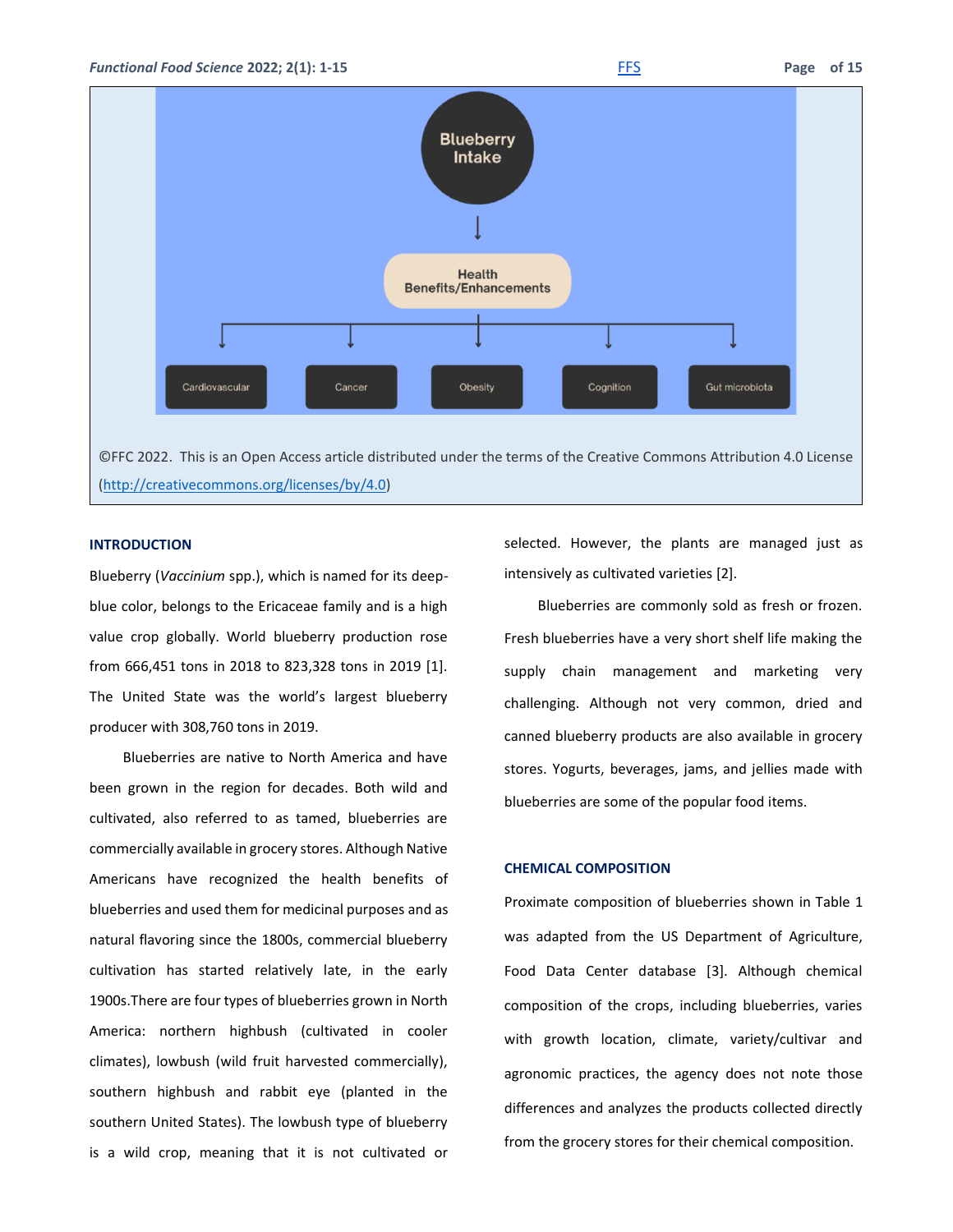**Table 1.** Proximate composition of blueberries (g/100 g of fruit) [3].

| Parameters          | Values (g) |
|---------------------|------------|
| Moisture            | 84.2       |
| Energy (kcal)       | 57         |
| Protein             | 0.7        |
| <b>Total lipid</b>  | 0.3        |
| Carbohydrate        | 14.5       |
| Total dietary fiber | 2.4        |
| <b>Sugars</b>       | 10.0       |
| Ash                 | 0.2        |

Similar to many other fruits, blueberries are rich in carbohydrates and sugars. Glucose, 4.9 g/100 g, and fructose, 5.0 g/100 g, are the major sugars present in blueberries. It has been reported that lowbush blueberries contain both glucose and fructose but no sucrose [4], while highbush blueberries contain fructose, glucose, and small amounts of sucrose [5]. Majority of the fatty acids in blueberries are polyunsaturated, 0.146 g/100 g fruit, comprising of two essential fatty acids linoleic (18:2) and linolenic acids (18:3). Essential fatty acids are required for maintenance of health but cannot be produced by the human body. They need to be provided in the diet.

Ash consists of minerals, some of which are very important in the human diet. Recommended Dietary Allowance (DRA), also referred to as Dietary Reference Intakes (DRI), of minerals vary depending on the age and gender of the consumer [6]. Ca, Mg, P, Na, and K are the minerals with the highest DRI. Blueberries contain Ca, K, Mg, P, Al, B, Cu, Fe, Mn, Na, and Zn. Although blueberries are good sources of K, 77 mg/100 fresh fruit, still all the latter minerals in blueberries provide less than 3% of the DRI. Nevertheless, it is important to recognize that chemical composition of fruits vary significantly with cultivar/variety, agronomic conditions and growth location. For example, according to a study carried out with lowbush berries (*Vaccinium angustifolium* Ait), the

average contents of K, Ca, P, Mg, Al, B, Cu, Fe, Na, Mn, and Zn were 68.4, 21.3, 12.3, 8.2, 0.3, 0.10, 0.04, 0.31, 0.14, 2.6, and 0.10 mg/100 g fresh fruit, respectively [7]. The authors noted that most of the latter elements would provide less than 3% the RDI's, except Mn which could provide up to 100% of the DRI. USDA does not report Mn as one of the minerals present in blueberries. Na content of blueberries is quite low, 1 mg/100 g fresh fruit or less, which is good, especially for people on a low Na diet.

Blueberries are also a good source of many health beneficial phytochemicals. According to the USDA database [3], blueberries contain several vitamins: vitamin C (9.7 mg/100 g), thiamin (0.037 mg/100 g), riboflavin (0.041 mg/100 g), niacin (0.418 mg/100 g), vitamin B-6 (0.052 mg/100 g), vitamin A (3 μg/100 g), vitamin E ( $α$ -tocopherol, 0.57 mg/100 g), and vitamin K (phylloquinone, 19.3 μg/100 g). Yet, significantly different vitamin concentrations in lowbush blueberries than those listed in the USDA database were reported; niacin (1-1.7 mg/100 g), riboflavin (38-70.2 μg/100 g), thiamin (19.6-26.7 μg/100 g), vitamin C (3.4-9.5 mg/100 g), and vitamin A (5-83.1 μg/100 g) [7]. Folate (μg/100 g), choline (6 mg/100 g), carotene (32  $\mu$ g/100 g), and lutein + zeaxanthin (80 μg/100 g) are the other health beneficial phytochemicals present in blueberries [3].

Organic acid profile of fruits is closely associated with their sensory attributes. For example, succinic acid imparts an intense bitter taste, while malic acid alone and/or citric and malic acid mixtures enhances sour notes. Citric, malic, quinic, and chlorogenic are the major organic acids present in blueberries. Acetic, caffeic, *p*coumaric, ferulic, and shikimic acids are also present in lesser amounts. Maturity and genotypic variations significantly affect the organic acid profile of blueberries [5]. Total organic acid content of lowbush blueberries is reported to vary between 1377.6 and 2175.3 μeq/g dry weight fruit, depending on the variety and fruit maturity. Succinic acid, which comprises 17 and 50% of the organic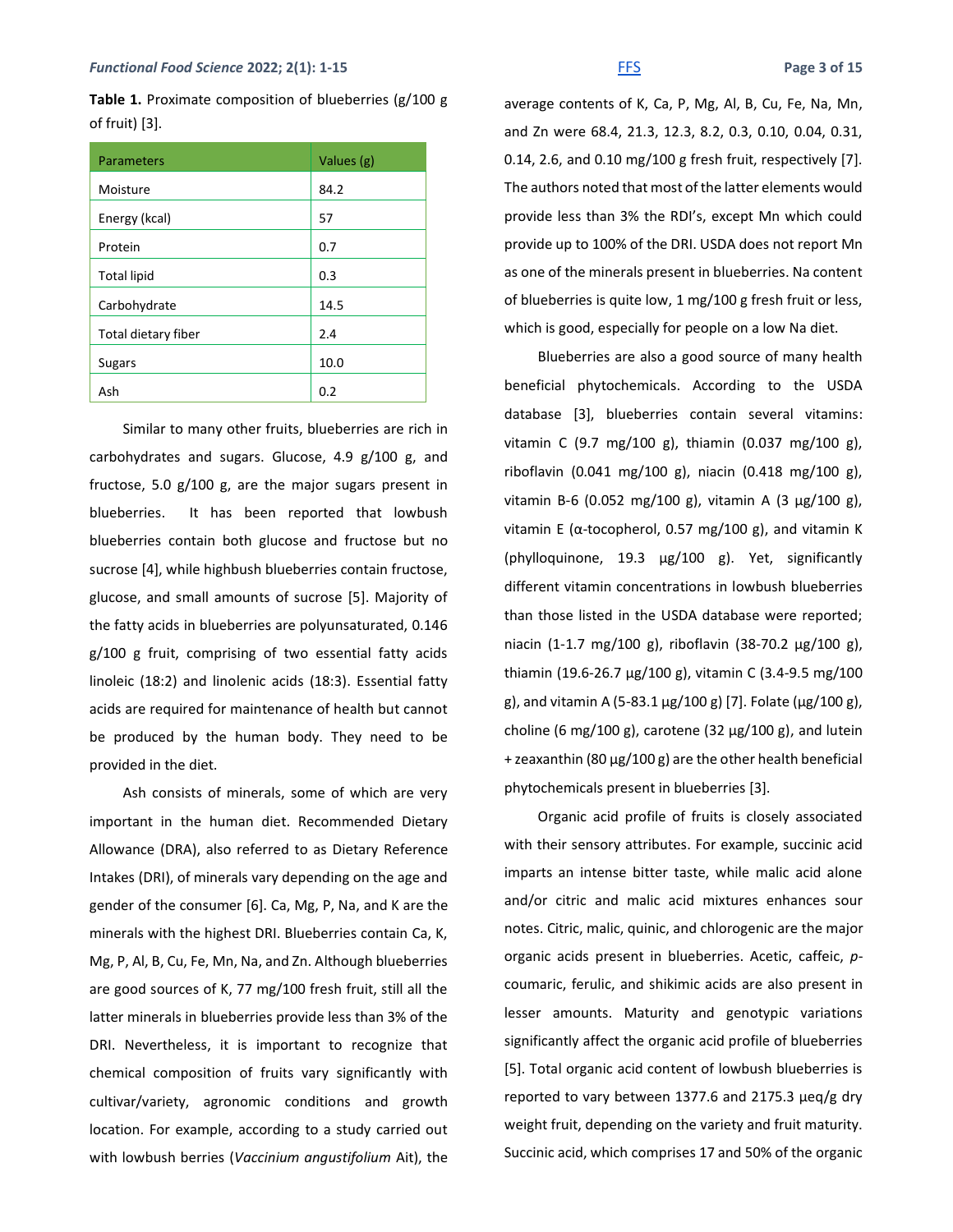acids in highbush and rabbiteye blueberries, respectively, was not detected in the lowbush blueberries [8].

Phenolic compounds are comprised of one or more aromatic rings and hydroxyl ligands on their chemical structure. They may exist in either free form or may be conjugated with sugars, acids, and other biomolecules. Phenolic acids, flavonoids, and quinones are water soluble while condensed tannins are not [9]. Blueberries contain stilbenoids, hydrolyzable tannins (gallotannins and ellagitannins), condensed tannins (proanthocyanidins), and flavonoids (flavan-3-ols), anthocyanins, flavanones, flavonols (kaempferol, quercetin, myricetin), and flavones [10]. Phenolic compounds, either individually or synergistically with other compounds, are often associated with various health benefits mainly because of their antioxidant properties.

| <b>Blueberry Type</b> | Phenolics <sup>1</sup> | Anthocyanins <sup>2</sup> | Ascorbate <sup>3</sup> | ORAC <sup>4</sup> |
|-----------------------|------------------------|---------------------------|------------------------|-------------------|
| <b>Highbush</b>       | 22.7                   | 2.67                      | 0.489                  | 60.1              |
| <b>Lowbush</b>        | 27.7                   | 4.35                      | 0.358                  | 64.4              |

**Table 2.** Phenolics, anthocyanins, and ascorbate contents and antioxidant capacity of blueberry cultivars at harvest [11].

<sup>1</sup>μmol of gallic acid/g fresh fruit weight, <sup>2</sup>μmol of Mal-3-glu/g fresh fruit weight, <sup>3</sup>μmol g fresh fruit weight,

<sup>4</sup>μmol/g trolox eq/g fresh fruit weight

A study comparing concentrations of bioactive compounds in raspberries, strawberries, and blueberries [11] indicated that the content of total phenolic compounds in both high and lowbush blueberries (Table 2) were significantly higher than those of the other types of berries examined in the study. Although ascorbate content was lower, total anthocyanin content and ORAC (Oxygen Radical Absorbance Capacity) of blueberries were significantly higher than those of strawberries and raspberries.

### **HEALTH EFFECTS**

*Cardiovascular Health:* The Phytochemical profile of blueberries affects their health benefits. A number of studies alluded that phenolic compounds possessing antioxidant properties may play a significant role in inhibition of the biological pathways involved in the progression of cardiovascular diseases including atherosclerosis and stroke [12-14]. Reduced lipoprotein oxidation, improved serum antioxidant and lipid levels, and mitigation of the effects of oxidative stress and inflammation on the vascular system are some of the ways phenolic compounds alleviate risk of cardiovascular problems [12].

Atherosclerosis is a health condition caused by deposition of plaques on the arterial walls and eventually restricting blood flow. Oxidized lipoproteins are gradually taken up by the endothelium and form plaques leading to an inflammatory response. Atherosclerosis may exacerbate or cause hypertension, heart attacks, or strokes, potentially resulting in irreparable damage to the heart. It has been reported that intake of flavonoid rich foods and beverages may reduce the risk of atherosclerosis [15]. Flavonoids possess antioxidant properties, hence, impede Low Density Lipoprotein (LDL) oxidation, platelet aggregation, and adhesion. They also inhibit enzymatic reactions associated with lipid and lipoprotein metabolism affecting the immune response to oxidized LDL and their uptake by endothelial macrophages. Reed [15] also argued that flavonoids might stimulate endothelium-dependent vascular relaxation enhancing reverse cholesterol transport and reducing total and LDL cholesterol levels in blood.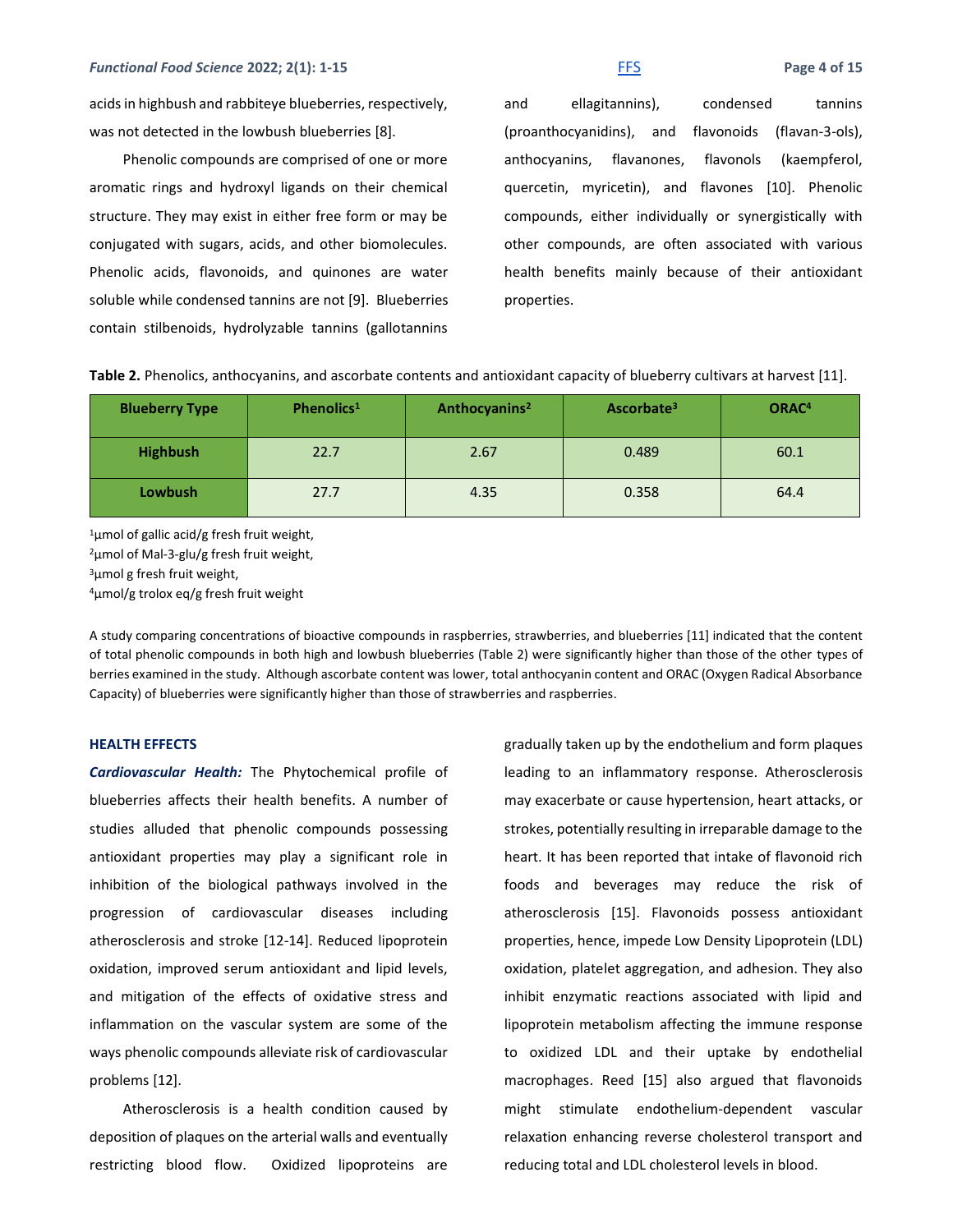### *Functional Food Science 2022; 2(1): 1-15* **Fermit and** *[FFS](http://www.ffhdj.com/)* **Fage 5 of 15**

An in-*vitro* study carried out by Louis et al. [14] examined the effects of five aqueous blueberry extracts (whole water extract and phenolic, flavonoid, anthocyanin, and heteropolymer enriched fractions) on adult rat cardiomyocytes, cells responsible for generating contractile force in heart. The cells pretreated with blueberry extracts were exposed to norepinephrine before measuring cardiomyocyte hypertrophy, cell death, oxidative stress, apoptosis, and cardiomyocyte contractile function as well as calpain, superoxide dismutase (SOD), and catalase (CAT) activity. The test results demonstrated that blueberry extract fractions protected cardiomyocytes from norepinephrine induced hypertrophy and cell death. The authors attributed the beneficial effects of the blueberry extracts to the reduced oxidative stress resulting from preserved SOD and CAT activities and controlled escalation of calpain activity [14].

Another study [16] performed with an animal model system involving Wistar rats revealed that feeding freeze-dried highbush blueberry supplemented diets significantly reduced systolic blood pressure of the animals, 11-14% reduction in 8-10 weeks. Aortas harvested from animals on the blueberry supplemented diet showed significantly reduced contractile response to L-phenylephrine than rats fed the control chow or high fat diets. Moreover, aorta relaxation was significantly higher in response to acetylcholine in animals fed a blueberry supplemented high-fat diet as compared to rats on a non-supplemented diet. The authors [16] argued that blueberry consumption can lower blood pressure and improve endothelial dysfunction induced by a high-fat, high-cholesterol diet.

Another study [17] carried out with older Sprague-Dawley rats indicated that wild blueberry intake suppresses α1-adrenergic agonist-induced contraction and improves vascular tone. The authors claimed that whole wild blueberries may enhance blood pressure regulation and can improve cardiovascular health. Individuals at a later stage of their life may benefit from a healthy diet containing blueberries through improved vascular function because of the altered responsiveness of the artery to factors that increase vessel contractility such as high blood pressure. It appears that blueberry supplementation of a high-fat diet does not have a significant effect on plasma triacylglyceride, HDL, and total cholesterol levels [17].

It is critical to recognize the dose dependence of the diet supplementation on potential health outcomes. Indeed, there are studies showing a non-linear correlation between the amount of flavanol-rich food consumed and its effects on endothelial function, meaning that higher amount of flavanol consumption does not necessarily result in a better health outcome. In fact, in some cases, higher flavanol intake may be less effective in enhancing vascular health [18]. In an in-*vitro* heart model for ischaemia-reperfusion, diminished cardio protection and induced cardiotoxicity were observed at high dose of anthocyanin supplementation [19]. Blueberry supplementation at higher doses, 4% diet (w/w, dry weight), was less effective than lower doses, 2% diet (w/w, dry weight), in lowering plasma cholesterol level in pigs [20]. A human intervention study involving individuals with metabolic syndrome showed that consumption of 350 g of blueberries for 8 weeks could reduce systolic and diastolic blood pressure by about 6 and 4%, respectively [21]. Systolic blood pressure of unmedicated individuals with at least one cardiovascular disease risk factor could be slightly reduced from 127.8 to 126.3 mm Hg upon 8 weeks consumption of 100 g of berries and a small glass of a berry drink per day [22]. Yet, a later study [23] has shown an inverse correlation between blueberry and strawberry anthocyanin and hypertension.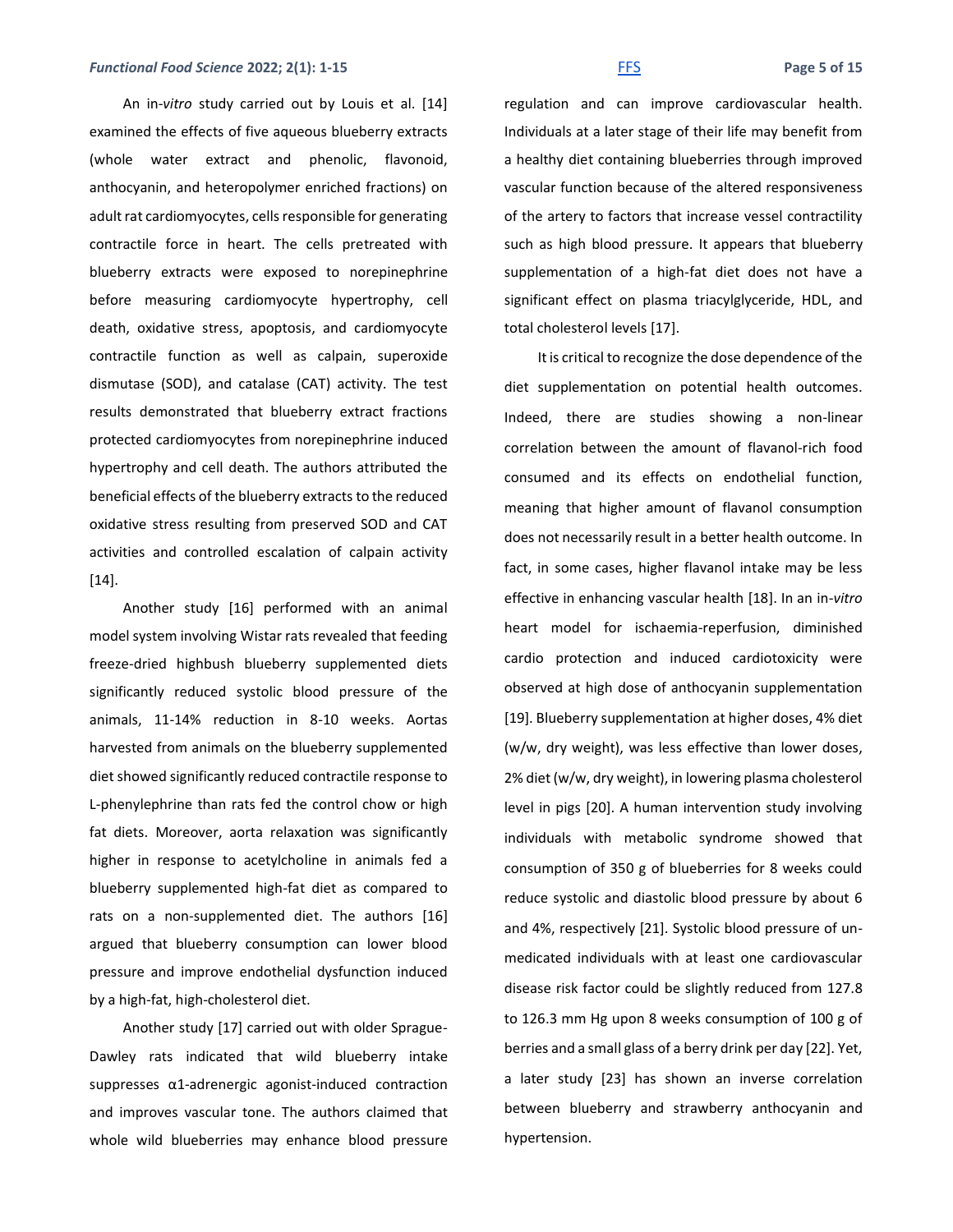### *Functional Food Science 2022; 2(1): 1-15* **Fermit and** *[FFS](http://www.ffhdj.com/)* **Fage 6 of 15**

*Cancer:* Unfortunately, multiple forms of cancer have been increasing steadily for several decades. Although many cancer patients are living longer with the illness, success rates of the current treatment methods including surgery, chemotherapy and radiation remain unacceptably low. A healthy diet is vital for fighting many diseases including cancer. There have been many scientific publications about the effects of several phytochemicals on reduction of carcinogenesis and risk of recurrence and initiation of targeted cell death and apoptosis [24-25]. Effects of blueberries on several forms of cancer including prostate, lung, liver, colon, and breast cancer have been examined by several research groups [26-29].

Blueberry extracts concentrated in anthocyanin inhibited proliferation of B16-F10 melanoma murine cells at concentrations higher than 500 μg/ml [30]. Another study examining effect of blueberry extracts on B16-F10 melanoma cells confirmed that both anthocyanidin and anthocyanin extracts from blueberries could inhibit metastatic murine melanoma cell proliferation by blocking cell cycle progression and inducing apoptotic death [31]. It appears that anthocyanidin extracts were more effective inhibitors of tumor cell proliferation than anthocyanin extracts.

Effects of the blueberry water extracts obtained via supercritical carbon dioxide, microwave, and subcritical water extraction techniques on the cancer cell lines have also been investigated [32-33]. Blueberry juice (BJ) prepared by homogenizing fresh berries followed by microfiltration had the highest anthocyanin content (169.7 mg/g dried BJ) among the extracts examined. Blueberry water extracts prepared using other extraction techniques had a higher total phenolic content than the BJ. The following cancer cell lines were examined in the latter study; MCF-7 (human, breast, adenocarcinoma), Saos-2 (human, osteosarcoma), A549 (human, lung carcinoma), SK–BR-3 (human, breast, adenocarcinoma),

MDA-MB-231 (human, breast, adenocarcinoma), Neuro 2A (Mus musculus, neuroblastoma),VERO (African green mon-key kidney normal cells), NA2A (human, neuroblastoma). Kazan et al. [32-33] demonstrated that effects of the extracts on cells were dose-dependent and varied with the cell type and the composition of the extract. BJ had a similar IC50 to the commercial cancer treatment drug doxorubicin for the cancer cell line MCF7 indicating that BJ consumption might be beneficial for individuals with estrogen-dependent breast cancer. The blueberry extract encapsulated in chitosan was the most effective with the Saos-2 cell line with an IC50 value of 9.4 μg/mL. Encapsulation of the blueberry water extracts obtained at 22°C also improved the cell growth repression kinetics for the A549 cell line [33].

Cervical cancer remains to be one of the deadliest disorders among women in the US. A relatively new cell culture study demonstrated that blueberry extract sensitizes human cervical cancer cells, SiHa cells, to radiation therapy by inhibiting proliferation and promotion of apoptosis, specifically by downregulating cyclins D and E [34]. Proteins cyclin D and E are involved in the regulation of cell cycle progression. Overexpression of these proteins is associated with tumorigenesis. Hence, downregulation of these proteins enhances efficacy of cancer treatment. Although cisplatin is commonly used as a radiation sensitizer in treatment of cervical cancer, its side effects and tendency of cancer cells to form resistance to this drug limit its effectiveness in cancer treatment. Hence, formulation of blueberry extracts as radio sensitizers could potentially be an alternative approach.

Anti-proliferative effects of blueberry extracts against HepG2 human liver cancer cells [35], breast cancer [36-38], colon cancer [39-40], and cervical cancer [34, 41] have also been reported.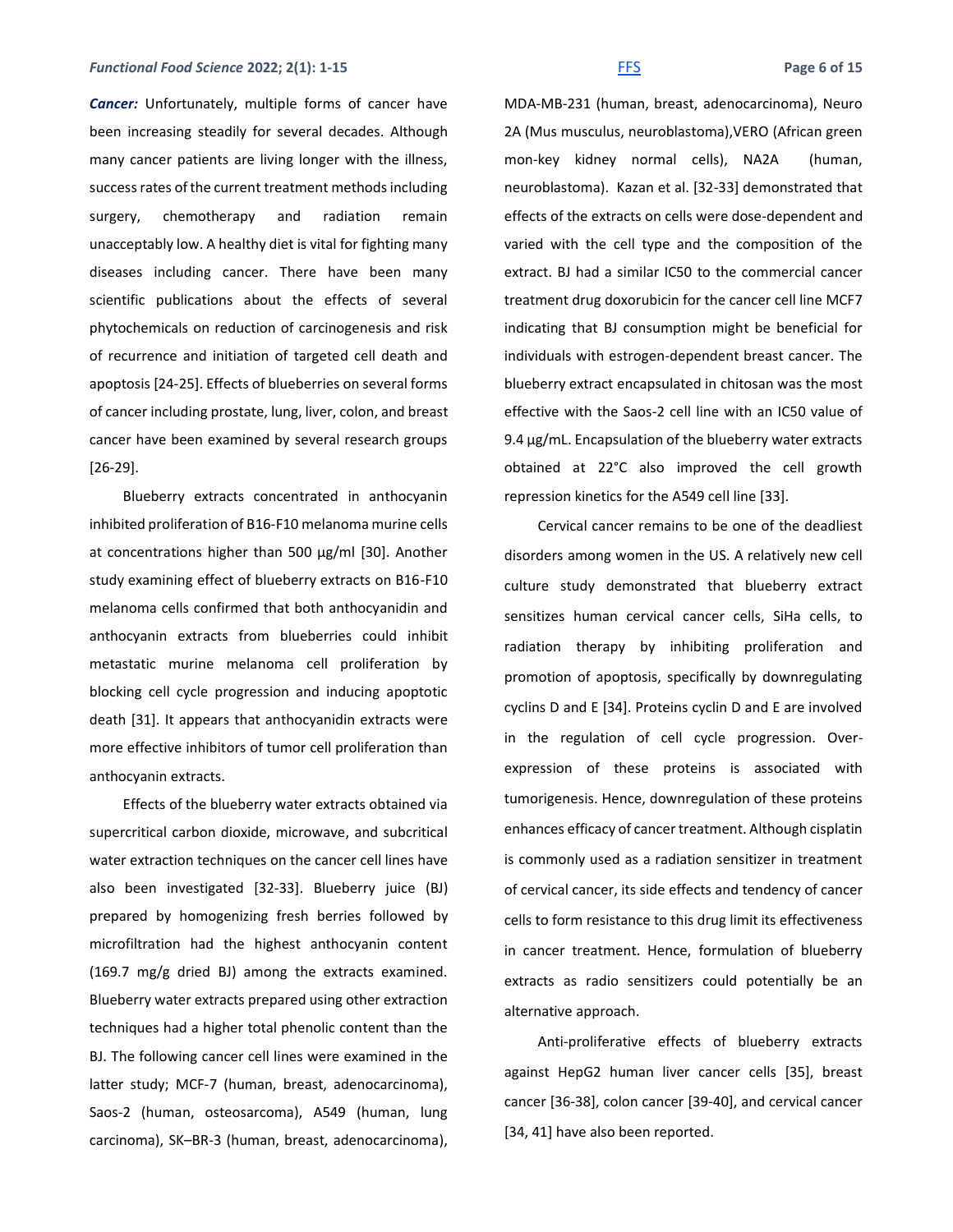### *Functional Food Science 2022; 2(1): 1-15* Fermit and *[FFS](http://www.ffhdj.com/)* Fage 7 of 15

**Obesity:** Obesity is defined as a condition of excessive body fat accumulation to an extent that it may adversely affect health and cause medical problems by initiating endothelial dysfunction, accelerating free radical formation, lipid peroxidation, and inflammatory cytokines generation [42]. Effect of blueberry intake on obesity has been examined in clinical studies and animal models [43-46]. Blueberry juice or purified blueberry anthocyanins (0.2 or 1.0 mg/mL in the drinking water) was fed to male C57BL/6J mice as part of either a low-fat (10% kcal from fat) (LF) or a high-fat diet (45% kcal from fat) (HF) [43]. Total body weights and body fat were higher, and body lean tissue was lower in the HF group compared to the LF fed mice after 72 days. Body fat of mice on HF diet supplemented with blueberry juice or blueberry anthocyanins (0.2 mg/mL) were similar to those mice on the LF diet. Anthocyanin feeding decreased retroperitoneal and epididymal adipose tissue weights. Both anthocyanin and blueberry juice feeding decreased leptin level as compared to mice on HF diet only. Level of leptin which is secreted mainly by white adipose tissue is positively correlated with the amount of body fat. Blueberry juice incorporated in drinking water of obese KKAy mice also reduced weight gain. The latter finding was explained by the improved glucose tolerance and enhanced insulin sensitivity observed in the test animals [46]. Jian et al. [47] examined the effect of a blueberry polyphenol extract on high-fat diet induced obesity in C57BL/6 J mice in a 12-week feeding study. Polyphenol supplemented diet inhibited body weight gain. Another blueberry juice feeding study performed with C57BL/6 mice reported 7.3% reduction in body weight of animals on a HF diet supplemented with blueberry juice [48]. Significant decrease in triacylglyceride levels in the liver and inhibition of leptin secretion were also noted.

Occurrence and development of obesity are correlated with fat accumulation and adipocyte

differentiation [49]. The serine/threonine kinase Akt pathway activation leads to adipocyte differentiation that promotes adipogenesis by insulin and certain growth factors. Glucose uptake and adipocyte differentiation in 3T3-L1 adipocytes are escalated by functioning Akt pathway [50]. Song et al. [51] examined anti-obesity effect and mechanism of action of blueberry peel extracts (BPE) in 3T3-L1 cells and HF diet induced obese rats. The body weights of the rats were monitored after daily oral administration of BPE for 5 weeks. The test results demonstrated that BPE inhibited adipocyte differentiation in 3T3-L1 preadipocytes, suggesting that BPE might restrain HF diet induced obesity. Anti-obesity effect of BFE was investigated by feeding rats on a HF diet supplemented with BPE. The HF diet induced obese were administered supplemented diets at 60 or 150 mg/kg body weight/day through gastrointestinal tract for 5 weeks. At the end of the feeding trials, all the rats on a HF diet were 25.5% heavier than the ones on a normal diet. The animals on BPE supplemented HF diet were 8.3% and 15.8% lighter than the rats on a HF diet with no BFE. The rats fed 150 mg of BFE supplemented diet/kg body weight/day had significantly lower amounts of fat in epididymal and perirenal adipose tissue compared to the rats fed only HF diets. BPE supplementation of the diets did not induce liver toxicity in the obese rats. The authors concluded that BPE successfully prevents HF diet induced body weight gain and adipose tissue amount in animals. However, there are studies contradicting the latter positive effects of whole blueberry intake on body weight [21, 52, 53] indicating the complexity of food intake on health outcomes.

*Diabetes:* Diabetes mellitus is a complex and chronic metabolic health problem defined by hyperglycemia, resulting from failures in insulin secretion, insulin action, or both [54]. People with type 2 diabetes, which is the most common form of diabetes, cannot use insulin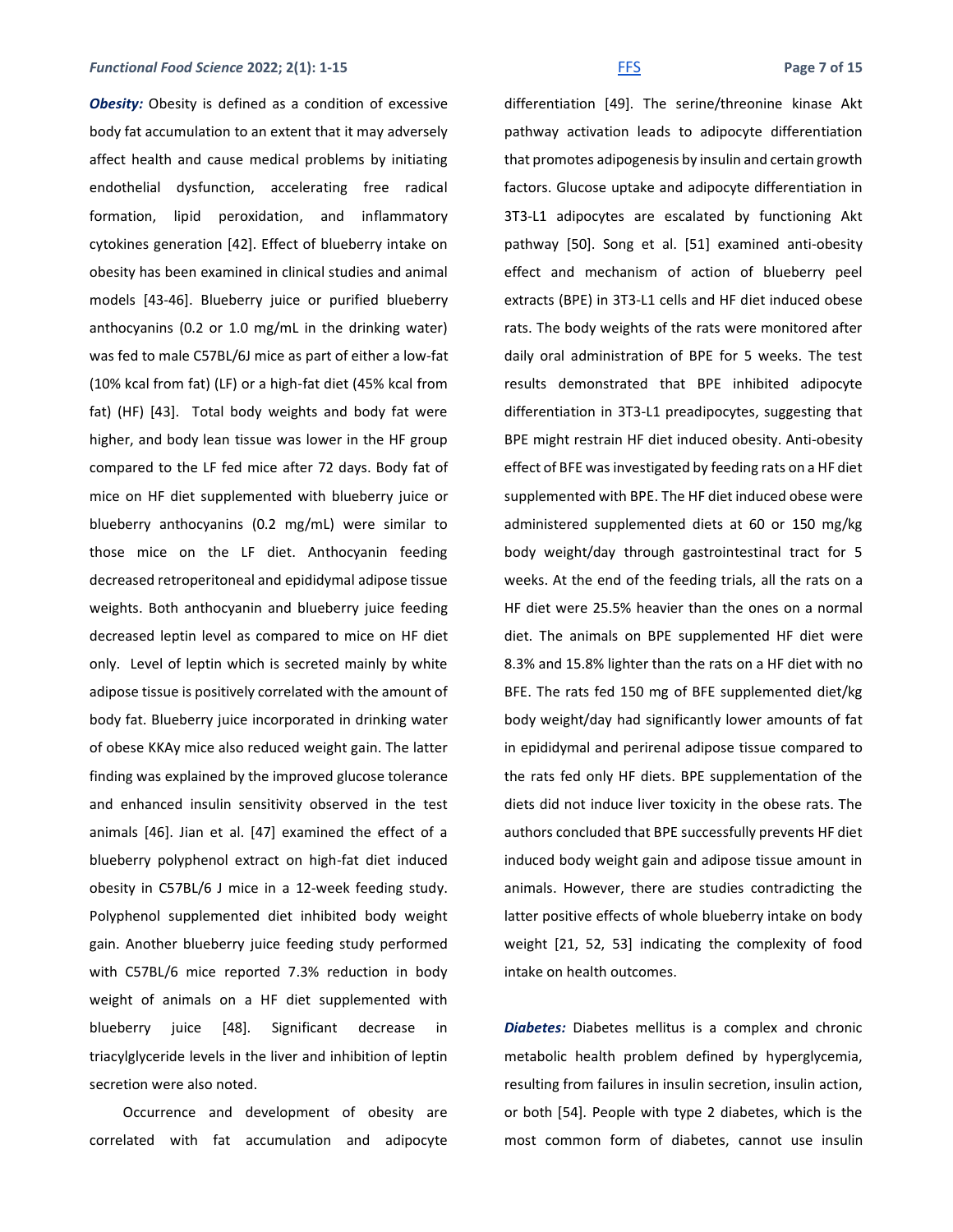### *Functional Food Science 2022; 2(1): 1-15* **Fermit and** *[FFS](http://www.ffhdj.com/)* **Fage 8 of 15**

properly, while in type 1 diabetes, the body is unable to produce insulin at all. Gestational diabetes onsets or is first recognized during pregnancy. Uncontrolled or poorly managed diabetes may damage critical organs and tissues such as blood vessels, heart, nerves, eyes, and kidneys leading to health problems like cardiac dysfunction, atherosclerosis, and nephropathy [55]. Just like many other diseases, controlling diabetes via use of natural products as complementary or an alternative approach to existing medications has been growing in popularity.

Shi et al. tabulated recent publications related to the effect of blueberries on obesity in a review article [56]. The authors concluded that blueberries provide benefits by reducing oxidative stress, regulating glucose metabolism, improving lipid profile, and lowering inflammatory cytokine levels.

Martineau and co-workers [55] examined *V. angustifolium*, a lowbush blueberry variety, for its antidiabetic properties. Ethanol blueberry extracts used in the study contained significant amount of chlorogenic acid and anthocyanins and reduced apoptosis by 20-33% in PC12 cells exposed to elevated glucose for 96 h. The authors argued that *V. angustifolium* contains components that possess insulin and glitazone-like properties and provide protection against glucose toxicity.

It has also been reported that blueberry and soluble fiber supplementation inhibited gestational diabetes risk by reducing excess weight gain and inflammation and improving glycemic control in women with obesity [21]. However, another short time study carried out with a small number of women, 19 women, revealed no significant changes in glucose, insulin, insulin sensitivity, triacylglycerides, inflammatory markers, adhesion molecules, oxidative stress, endothelial function, or blood pressure when wild blueberry juice was consumed for 7 days [57].

*Cognitive performance:* Considering that the term cognitive performance refers to a number of very complex functions such as orientation, attention, calculation, memory, language, and motor skills, it is difficult to study the impact of diet on overall cognition and compare the outcomes of the studies published in the scientific journals in the field. Yet, there are several studies examining the effect of blueberry consumption on cognitive performance, mostly in animal models and only a few in humans. Indeed, a recent article reviewed 11 publications related to the effect of blueberry intake on cognitive performance [58]. Beneficial effects of blueberries are mostly attributed to their rich phytochemical content, specifically phenols including flavonoids. Neuroprotective effects of flavonoids have been reported in several publications [59-62]. It has been postulated that flavonoids enhance cognitive performance by modulating signaling pathways critical in controlling synaptic plasticity, reducing neuro inflammation, and promoting vascular effects capable of stimulating new nerve cell growth in the hippocampus. Rendeiro and co-workers [63] reported enhanced neuroplasticity in the hippocampus and frontal cortex of adult male Wistar rats after 6 weeks of blueberry feeding. Anthocyanins found in the hippocampus and neocortex of 19-month-old male F344 rats after receiving a blueberry-enriched diet for 8–10 weeks indicate that anthocyanins delivered in their diet get incorporated in their brain tissues and are essential for cognitive performance [64]. Another animal study conducted by Boespflug et al. [65] did not find a significant enhancement in short term memory after feeding 12.5 g freeze dried blueberry powder (134.5 mg anthocyanins) twice daily for 16 weeks.

A number of research studies conducted on the effect of blueberry consumption on cognitive performance suggest that not all, but some aspects of cognition and mood can be improved by blueberry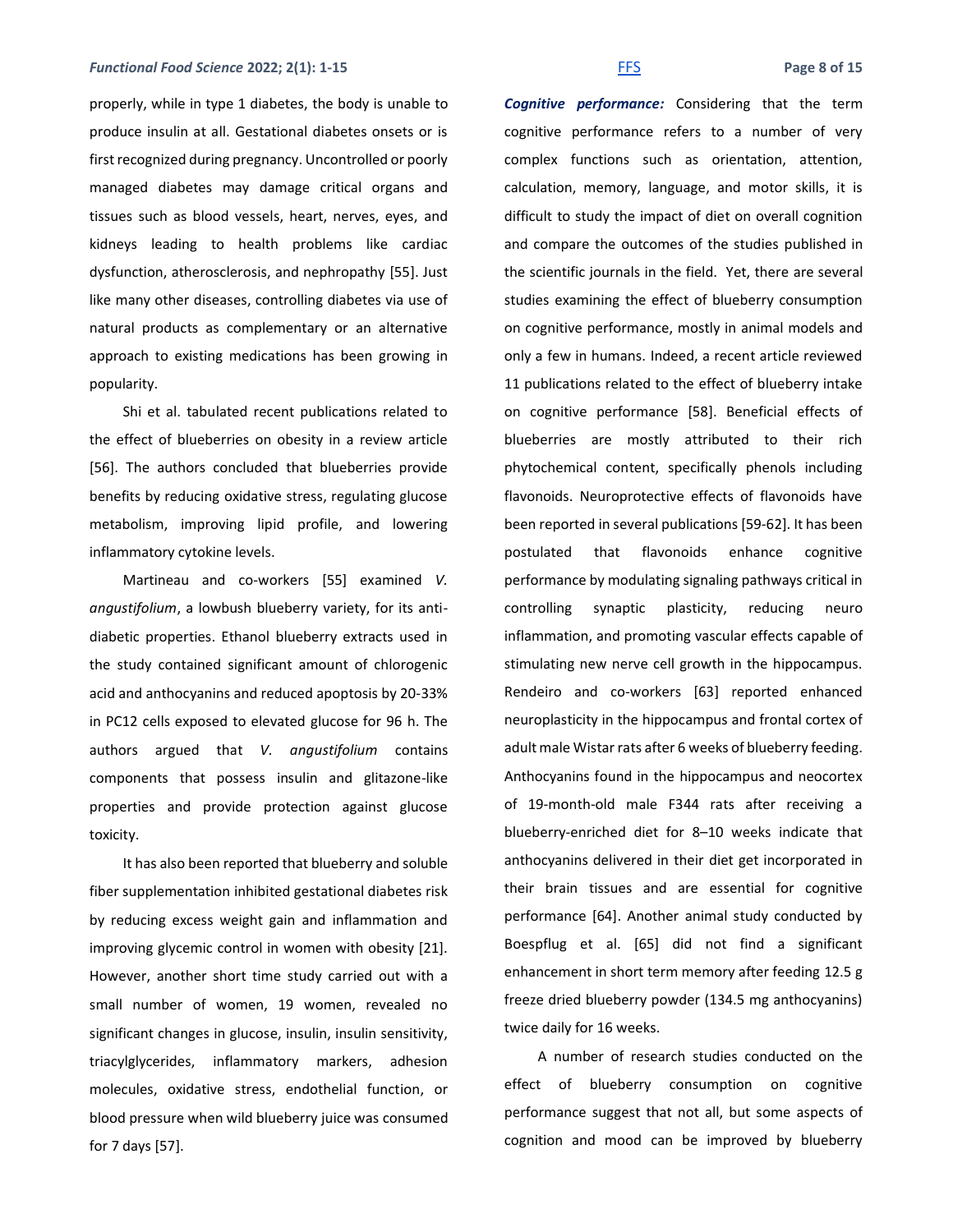### *Functional Food Science 2022; 2(1): 1-15* Fermit and *[FFS](http://www.ffhdj.com/)* Fage 9 of 15

interventions, particularly short- and long-term memory [58]. Nevertheless, it is also important to point out that there are other studies reporting no improvement in cognition and mood associated with blueberry consumption. The discrepancies in research findings can be attributed to several factors. One reason could be that polyphenols affect discrete brain areas related to specific cognitive domains differently. Indeed, animal studies indicate that ingested anthocyanins appear in greater concentrations in parts of the brain associated with memory [64]. Certainly, differences in research design and data analysis methods used would also affect the study outcomes and data interpretation. For example, an extensive review of the literature on the effect of blueberry consumption on cognitive performance by Travica et al. [58] revealed huge differences in the blueberry dose used in feeding studies ranging from 30 mg/day of blueberry extract to 460 g/day of blueberries, corresponding to the amount of anthocyanin consumed varying from 1.35 mg to 387 mg/day. It is critical to acknowledge that even with the similar blueberry intervention dose, phytochemical composition of the blueberries used in studies may vary significantly affecting the study outcomes. There is no question that effect of any food on health outcomes is complex and a better understanding of the effect of blueberry intake on health and mechanism and biological pathways involved in health outcomes requires trials with large number of subjects, standardized formulations for feeding, measurement tools, and data analysis methods.

*Gut microbiota:* A basic understanding of the effect of blueberry intake on human health requires extensive knowledge on the fate of all food components including nutrients and bioactive compounds in the digestive system. Complexity of the reactions taking place in the digestive system obscures assessment of the diet-based health outcomes. Antibiotic use, dietary habits, and health conditions significantly affect gut microbiota that are associated with disease.

Most of the studies in the field involve animal model systems. For example, a study carried out with Wistar rats [66] indicated that supplementation of the diet with 10% (by weight) blueberry powder for 8 weeks altered microbiota composition with an increase in the population of *Gammaproteobacteria* which are associated with metabolic improvements. While abundance of Firmicutes decreased, Fusobacteria and Proteobacteria population increased in microbiota of the animals fed blueberry supplemented diet. The increase in Proteobacteria was mainly due to the upsurge in Gammaproteobacteria, especially Pasteurellales, including the genus *Actinobacillus* and *Aggregatibacter*. Blueberry extracts have also been shown to support growth of *Lactobacillus* spp. [67], indicating that this effect may be due to the presence of anthocyanin in the extracts.

In an effort to identify the effect of various blueberry components on microbiota, whole, wild blueberry extracts were fractionated into three different portions; F1) anthocyanins and phenolic acids, F2) proanthocyanidins with degree of polymerization less than 4, phenolic acids and flavonols, and F3) proanthocyanidin with degree of polymerization higher than 4, phenolic acids and flavonols prior to an 8-week animal feeding study involving obese mice [68]. The test results demonstrated that all the blueberry polyphenolic fractions examined in the latter study reestablished the colonic mucus thickness in obese mice creating a favorable environment for the symbiotic mucosaassociated bacteria. The fraction F3 which was rich in proanthocyanidins with degree of polymerization higher than 4 increased the mucin-secreting goblet cells number. Whole polyphenolic blueberry extracts significantly elevated *Adlercreutzia equolifaciens* abundance, 2 folds, whereas F2 fraction rich in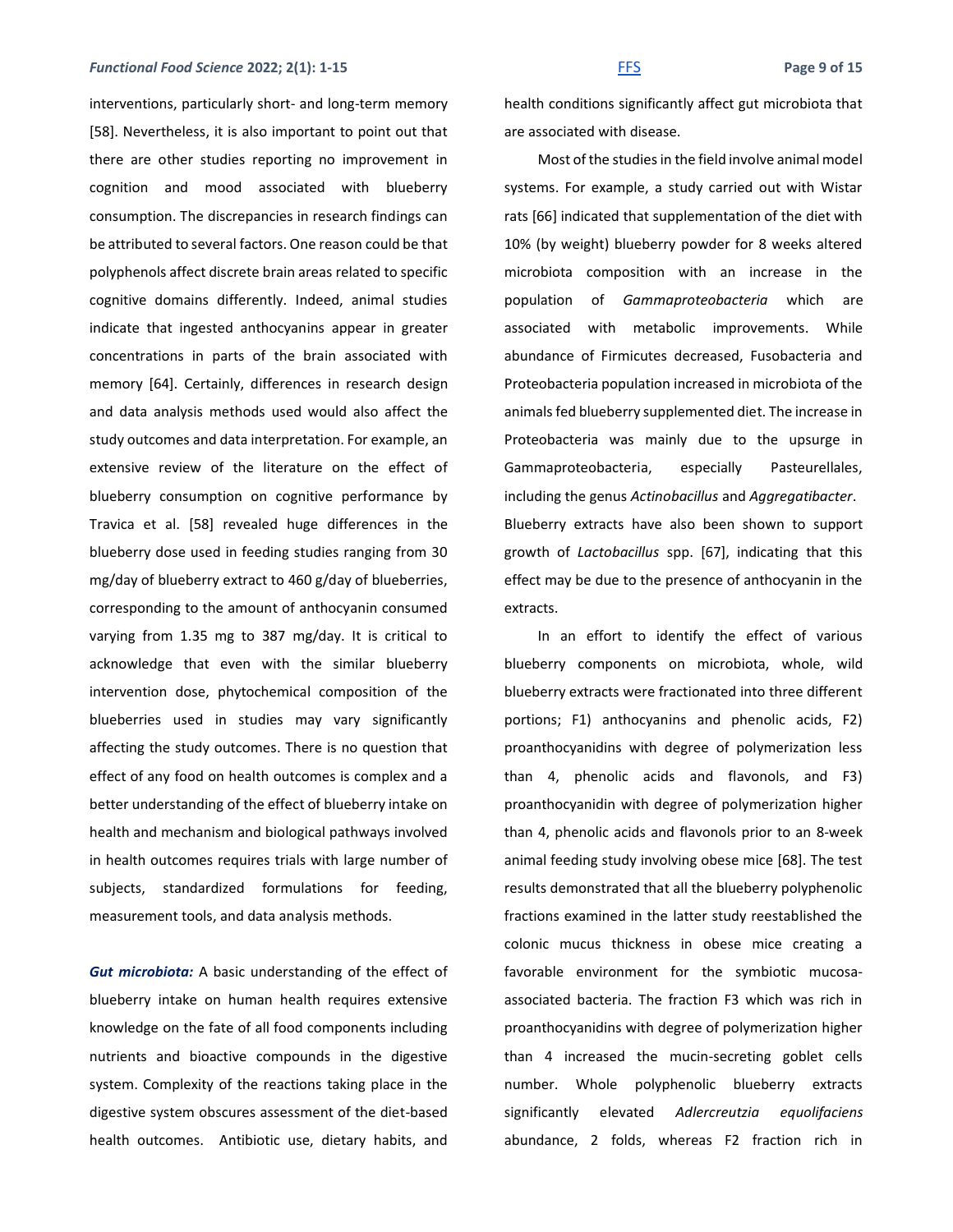### *Functional Food Science* **2022; 2(1): 1-15** [FFS](http://www.ffhdj.com/) **Page 10 of 15**

proanthocyanidins with degree of polymerization less than 4 resulted in a 2.5-fold increase in the population of *Akkermansia muciniphila* which is a mucin-degrading bacterium in the gut microbiota. It is also important to note the significant increase in the population of the polyphenols-degrading organisms belonging to the *Coriobacteriaceae* family, in particular of *A. equolifaciens*, in microbiota of the blueberry extract fed animals, suggesting their involvement in the metabolism of polyphenols.

A relatively small human study [69] examined the effect of consuming 38 g of freeze-dried blueberry powder per day for 6 weeks on the fecal microbiota of 17 women in two age groups (21-39 and 65-77 years old). Blueberry supplemented diet enhanced the diversity of the microbiota of the older subjects moderately, but there was no change in younger subjects. Changes in the gut bacteria community composition were correlated not only with blueberry consumption but also with increased antioxidant activity in blood. In the same study, parallel in-vitro colon tests were carried out to examine effect of polyphenol-rich fractions isolated from blueberry extracts [F1: anthocyanins/flavonol glycosides (ANTH/FLAV): proanthocyanidins (PACs), F3: sugar/acid fraction (S/A), and F4: total polyphenols (TPP)] on fecal microbiota composition of healthy adults [69]. The ANTH/FLAV and PAC fractions were more effective in promoting microbiome alpha diversity compared to S/A and TPP. Blueberry enriched diets resulted in a moderate increase in the diversity of the microbiota of the older subjects but not in younger subjects, and certain healthrelevant taxa were significantly associated with blueberry consumption. Considering that changes in the abundance of some gut bacteria were correlated not only with blueberry consumption but also with increased antioxidant activity in blood, it is safe to assume that the compounds with antioxidant properties present in

blueberries are heavily involved in gut microbiota changes and health benefits.

### **CONCLUSIONS**

This review clearly illustrates that inclusion of blueberries in diet provides a wide range of health benefits which are attributed to the phytochemicals including phenolic compounds like anthocyanin and vitamins naturally present in the fruits. However, it is also evident that scientific studies on this topic are extremely limited. Specifically, the scarcity and very small size of the clinical studies in this field leave a lot of questions on the effect of blueberry consumption on human health unanswered. Most of the studies on this topic were carried out using *in-vitro* cell culture and animal, mostly mice, model systems and blueberry extracts. Complexity of the food composition and effect of diet on health makes the evaluation of the data collected from feeding trials extremely difficult. Although it is a common practice to use animal and in-vitro cell culture models to examine food versus disease relationships, extrapolation of the results from animal feeding trials to humans raises questions. There is no doubt that meta-analyses of large scale controlled and randomized clinical and epidemiological studies are needed for an in depth understanding of the effect of blueberries on health and biological and metabolic pathways involved in disease mitigation and treatment. Considering that whole fresh blueberries are the most common form of blueberry consumption, whole berry feeding trials would be very informative to decipher the mechanisms of actions.

**Abbreviations:** DRA: Recommended Dietary Allowance, DRI: Dietary Reference Intakes, USDA: United States Department of Agriculture, ORAC: Oxygen Radical Absorbance Capacity, LDL: low density lipoprotein, SOD: superoxide dismutase, CAT: catalase HDL: high density lipoprotein, BJ: Blueberry juice, LF: Low Fat, HF: High Fat,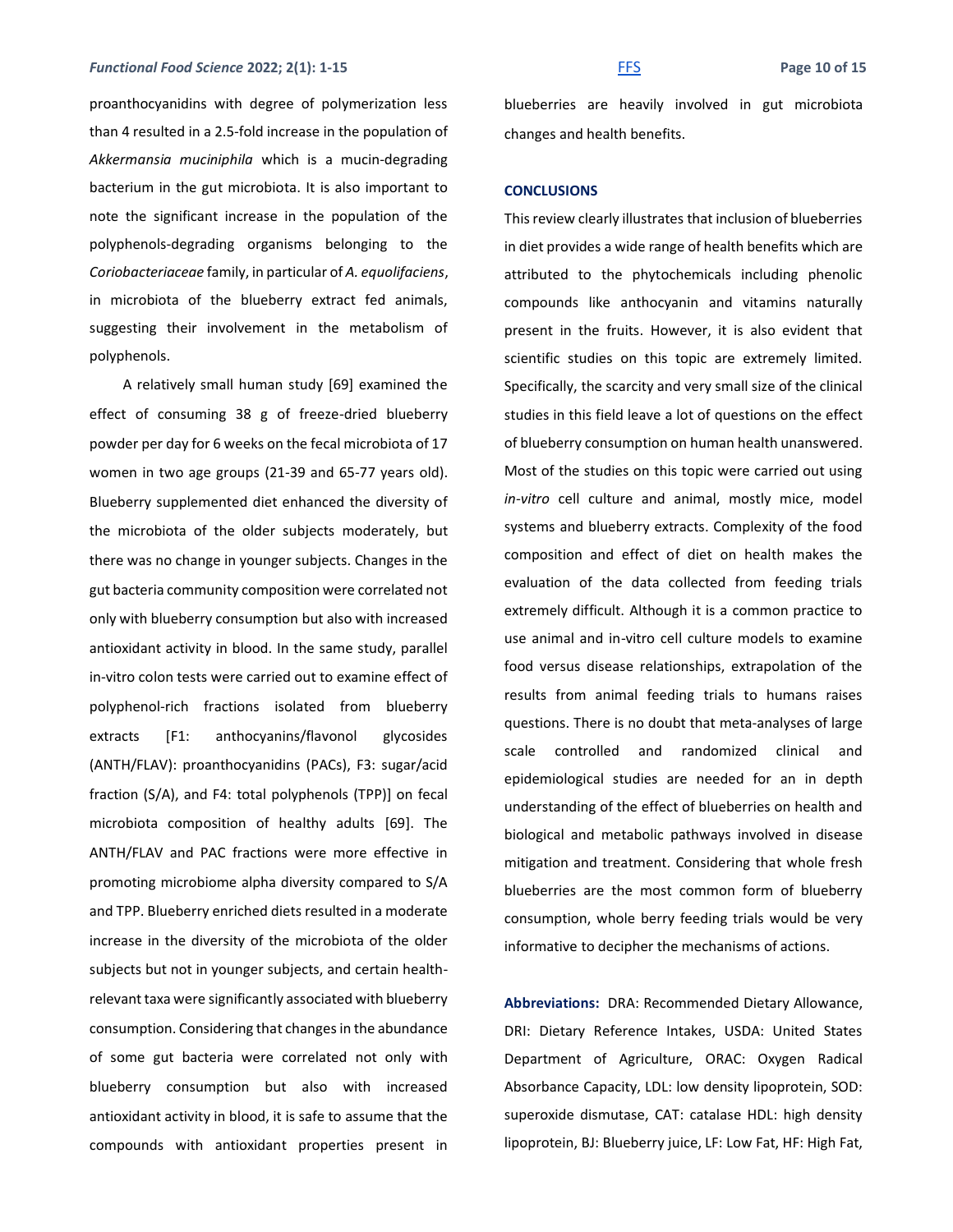### *Functional Food Science* **2022; 2(1): 1-15** [FFS](http://www.ffhdj.com/) **Page 11 of 15**

Blueberry Peel Extracts (BPE), ANTH/FLAV: Anthocyanins/flavonol glycosides, PACs: Proanthocyanidins, S/A: sugar/acid, TPP: Total Polyphenols.

**Competing interest:** The author has no financial interests or conflicts of interest.

**Authors' contribution:** The author wrote the entire review article.

**Acknowledgments:** There was no external funding supporting this publication.

#### **REFERENCES**

- 1. FAO: Food and Agricultural Organization (FAO) FAOSTAT Data Base. [http://www.fao.org/faostat] Retrieved August 4, 2021.
- 2. Pennsylvania State University Cooperative Extension: Highbush Blueberry Production Sample Budget Worksheets [https://extension.psu.edu/highbush-blueberryproduction] Retrieved August 5, 2021.
- 3. USDA: US Department of Agriculture, Food Data Center. [https://fdc.nal.usda.gov/fdc-app.html#/fooddetails/171711/nutrients] Retrieved August 4, 2021.
- 4. Barker WG, Wood FA, and Collins WB: Sugar-levels in Fruits of the Lowbush Blueberry estimated at Four Physiological Ages. Nature. 1963; 198:810-811. <https://doi.org/10.1038/198810a0>
- 5. Kalt W, and McDonald JE: Chemical Composition of Lowbush Blueberry Cultivars. Journal of the American Society for Horticultural Science jashs. 1996; 121:142. <https://doi.org/10.21273/jashs.121.1.142>
- 6. U.S. Department of Health and Human Services: Nutrient Recommendations: Dietary Reference Intakes (DRI). [https://www.ncbi.nlm.nih.gov/books/NBK545442/table/a ppJ\_tab3/?report=objectonly] Retrieved August 23, 2021.
- 7. Bushway RJ, Gann DFM, Cook WP, and Bushway AA: Mineral and Vitamin Content of Lowbush Blueberries (Vaccinium angustifolium Ait.). Journal of Food Science. 1983; 48:1878- 1878[. https://doi.org/10.1111/j.1365-2621.1983.tb05109.x](https://doi.org/10.1111/j.1365-2621.1983.tb05109.x)

8. Ehlenfeldt MK, Meredith FI, and Ballington JR: Unique Organic Acid Profile of Rabbiteye vs. Highbush Blueberries. HortScience HortSci. 1994; 29:321. <https://doi.org/10.21273/hortsci.29.4.321>

9. Skrovankova S, Sumczynski D, Mlcek J, Jurikova T, and Sochor J: Bioactive Compounds and Antioxidant Activity in Different Types of Berries. International Journal of Molecular Sciences. 2015; 16:24673-24706.

<https://doi.org/10.3390/ijms161024673>

- 10. Borges G, Degeneve A, Mullen W, and Crozier A: Identification of Flavonoid and Phenolic Antioxidants in Black Currants, Blueberries, Raspberries, Red Currants, and Cranberries. Journal of Agricultural and Food Chemistry. 2010; 58:3901-3909[. https://doi.org/10.1021/jf902263n](https://doi.org/10.1021/jf902263n)
- 11. Kalt W, Forney CF, Martin A, and Prior RL: Antioxidant Capacity, Vitamin C, Phenolics, and Anthocyanins after Fresh Storage of Small Fruits. Journal of Agricultural and Food Chemistry. 1999; 47:4638-4644.

<https://doi.org/10.1021/jf990266t>

- 12. Neto CC: Cranberry and blueberry: Evidence for protective effects against cancer and vascular diseases. Molecular Nutrition & Food Research. 2007; 51:652-664. <https://doi.org/10.1002/mnfr.200600279>
- 13. Miraghajani M, Momenyan S, Arab A, Hasanpour Dehkordi A, and Symonds ME: Blueberry and cardiovascular disease risk factors: A systematic review and meta-analysis of randomized controlled trials. Complementary Therapies in Medicine. 2020; 53:102389.

<https://doi.org/10.1016/j.ctim.2020.102389>

- 14. Louis XL, Thandapilly SJ, Kalt W, Vinqvist-Tymchuk M, Aloud BM, Raj P, Yu L, Le H, and Netticadan T: Blueberry polyphenols prevent cardiomyocyte death by preventing calpain activation and oxidative stress. Food & Function. 2014; 5:1785-1794[. https://doi.org/10.1039/C3FO60588D](https://doi.org/10.1039/C3FO60588D)
- 15. Reed J: Cranberry Flavonoids, Atherosclerosis and Cardiovascular Health. Critical Reviews in Food Science and Nutrition. 2002; 42:301-316.

<https://doi.org/10.1080/10408390209351919>

16. Rodriguez-Mateos A, Ishisaka A, Mawatari K, Vidal-Diez A, Spencer JPE, and Terao J: Blueberry intervention improves vascular reactivity and lowers blood pressure in high-fat-, high-cholesterol-fed rats. British Journal of Nutrition. 2013; 109:1746-1754.

<https://doi.org/10.1017/S0007114512003911>

17. Norton C, Kalea AZ, Harris PD, and Klimis-Zacasand DJ: Wild Blueberry-Rich Diets Affect the Contractile Machinery of the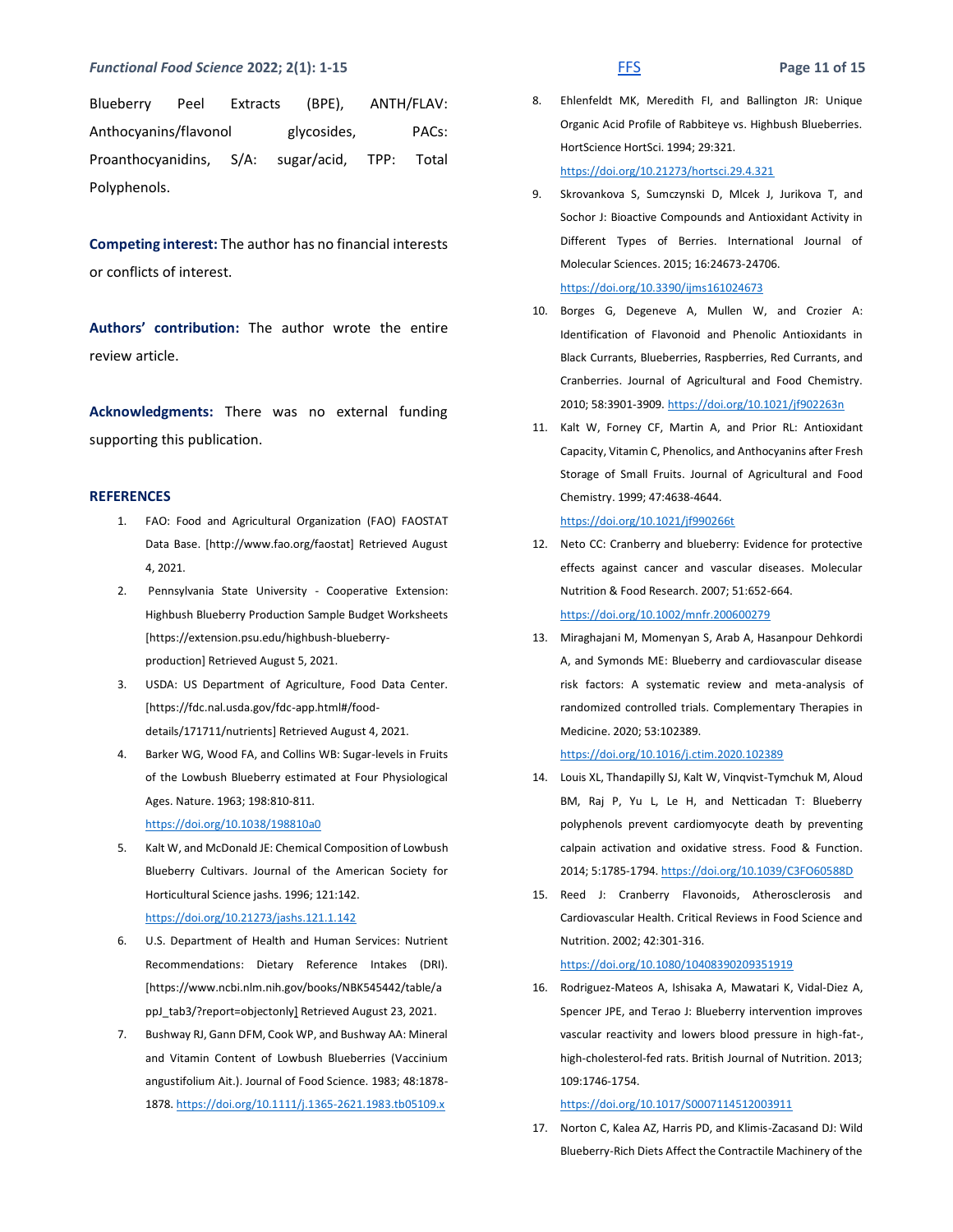Vascular Smooth Muscle in the Sprague–Dawley Rat. Journal of Medicinal Food. 2005; 8:8-13. <https://doi.org/10.1089/jmf.2005.8.8>

18. Shrime MG, Bauer SR, McDonald AC, Chowdhury NH, Coltart CEM, and Ding EL: Flavonoid-Rich Cocoa Consumption Affects Multiple Cardiovascular Risk Factors in a Meta-Analysis of Short-Term Studies. The Journal of Nutrition. 2011; 141:1982-1988.

#### <https://doi.org/10.3945/jn.111.145482>

- 19. Ziberna L, Lunder M, Moze S, Vanzo A, Tramer F, Passamonti S, and Drevensek G: Acute Cardioprotective and Cardiotoxic Effects of Bilberry Anthocyanins in Ischemia–Reperfusion Injury: Beyond Concentration-Dependent Antioxidant Activity. Cardiovascular Toxicology. 2010; 10:283-294. <https://doi.org/10.1007/s12012-010-9091-x>
- 20. Kalt W, Foote K, Fillmore SAE, Lyon M, Van Lunen TA, and McRae KB: Effect of blueberry feeding on plasma lipids in pigs. British Journal of Nutrition. 2008; 100:70-78. <https://doi.org/10.1017/S0007114507877658>
- 21. Basu A, Du M, Leyva MJ, Sanchez K, Betts NM, Wu M, Aston CE, and Lyons TJ: Blueberries Decrease Cardiovascular Risk Factors in Obese Men and Women with Metabolic Syndrome. The Journal of Nutrition. 2010; 140:1582-1587. <https://doi.org/10.3945/jn.110.124701>
- 22. Erlund I, Koli R, Alfthan G, Marniemi J, Puukka P, Mustonen P, Mattila P, and Jula A: Favorable effects of berry consumption on platelet function, blood pressure, and HDL cholesterol. The American Journal of Clinical Nutrition. 2008; 87:323-331[. https://doi.org/10.1093/ajcn/87.2.323](https://doi.org/10.1093/ajcn/87.2.323)
- 23. Cassidy A, O'Reilly ÉJ, Kay C, Sampson L, Franz M, Forman J, Curhan G, and Rimm EB: Habitual intake of flavonoid subclasses and incident hypertension in adults. The American Journal of Clinical Nutrition. 2010; 93:338-347. <https://doi.org/10.3945/ajcn.110.006783>
- 24. Nandakumar V, Singh T, and Katiyar SK: Multi-targeted prevention and therapy of cancer by proanthocyanidins. Cancer letters. 2008; 269:378-387.

#### <https://doi.org/10.1016/j.canlet.2008.03.049>

- 25. Pan MH, and Ho CT: Chemopreventive effects of natural dietary compounds on cancer development. Chemical Society reviews. 2008; 37:2558-2574. <https://doi.org/10.1039/b801558a>
- 26. Diaconeasa Z, Leopold L, Rugină D, Ayvaz H, and Socaciu C: Antiproliferative and Antioxidant Properties of Anthocyanin Rich Extracts from Blueberry and Blackcurrant Juice.

International Journal of Molecular Sciences. 2015; 16:2352- 2365[. https://doi.org/10.3390/ijms16022352](https://doi.org/10.3390/ijms16022352)

- 27. Faria A, Pestana D, Teixeira D, de Freitas V, Mateus N, and Calhau C: Blueberry anthocyanins and pyruvic acid adducts: anticancer properties in breast cancer cell lines. Phytotherapy research : PTR. 2010; 24:1862-1869. <https://doi.org/10.1002/ptr.3213>
- 28. Jeyabalan J, Aqil F, Munagala R, Annamalai L, Vadhanam MV, and Gupta RC: Chemopreventive and therapeutic activity of dietary blueberry against estrogen-mediated breast cancer. J Agric Food Chem. 2014; 62:3963-3971. <https://doi.org/10.1021/jf403734j>
- 29. Aqil F, Munagala R, Kausar H, Jeyabalan J, and Gupta R: Abstract 3678: Enhanced activity of chemotherapeutic drugs by blueberry anthocyanidins and withaferin A against human lung cancer cells. Cancer Research. 2013; 73:3678- 3678[. https://doi.org/10.1158/1538-7445.Am2013-3678](https://doi.org/10.1158/1538-7445.Am2013-3678)
- 30. Bunea A, Rugină D, Sconţa Z, Pop RM, Pintea A, Socaciu C, Tăbăran F, Grootaert C, Struijs K, and VanCamp J: Anthocyanin determination in blueberry extracts from various cultivars and their antiproliferative and apoptotic properties in B16-F10 metastatic murine melanoma cells. Phytochemistry. 2013; 95:436-444.

<https://doi.org/10.1016/j.phytochem.2013.06.018>

31. Wang E, Liu Y, Xu C, and Liu J: Antiproliferative and proapoptotic activities of anthocyanin and anthocyanidin extracts from blueberry fruits on B16-F10 melanoma cells. Food & nutrition research. 2017; 61:1325308.

<https://doi.org/10.1080/16546628.2017.1325308>

32. Kazan A, Sevimli-Gur C, Yesil-Celiktas O, and Dunford NT: Investigating anthocyanin contents and in vitro tumor suppression properties of blueberry extracts prepared by various processes. European Food Research and Technology. 2016; 242:693-701.

#### <https://doi.org/10.1007/s00217-015-2577-9>

33. Kazan A, Sevimli-Gur C, Yesil-Celiktas O, and Dunford NT: In vitro tumor suppression properties of blueberry extracts in liquid and encapsulated forms. European Food Research and Technology. 2017; 243:1057-1063.

<https://doi.org/10.1007/s00217-016-2819-5>

- 34. Davidson KT, Zhu Z, Bai Q, Xiao H, Wakefield MR, and Fang Y: Blueberry as a Potential Radiosensitizer for Treating Cervical Cancer. Pathology & Oncology Research. 2019; 25:81-88[. https://doi.org/10.1007/s12253-017-0319-y](https://doi.org/10.1007/s12253-017-0319-y)
- 35. Wang H, Guo X, Hu X, Li T, Fu X, and Liu RH: Comparison of phytochemical profiles, antioxidant and cellular antioxidant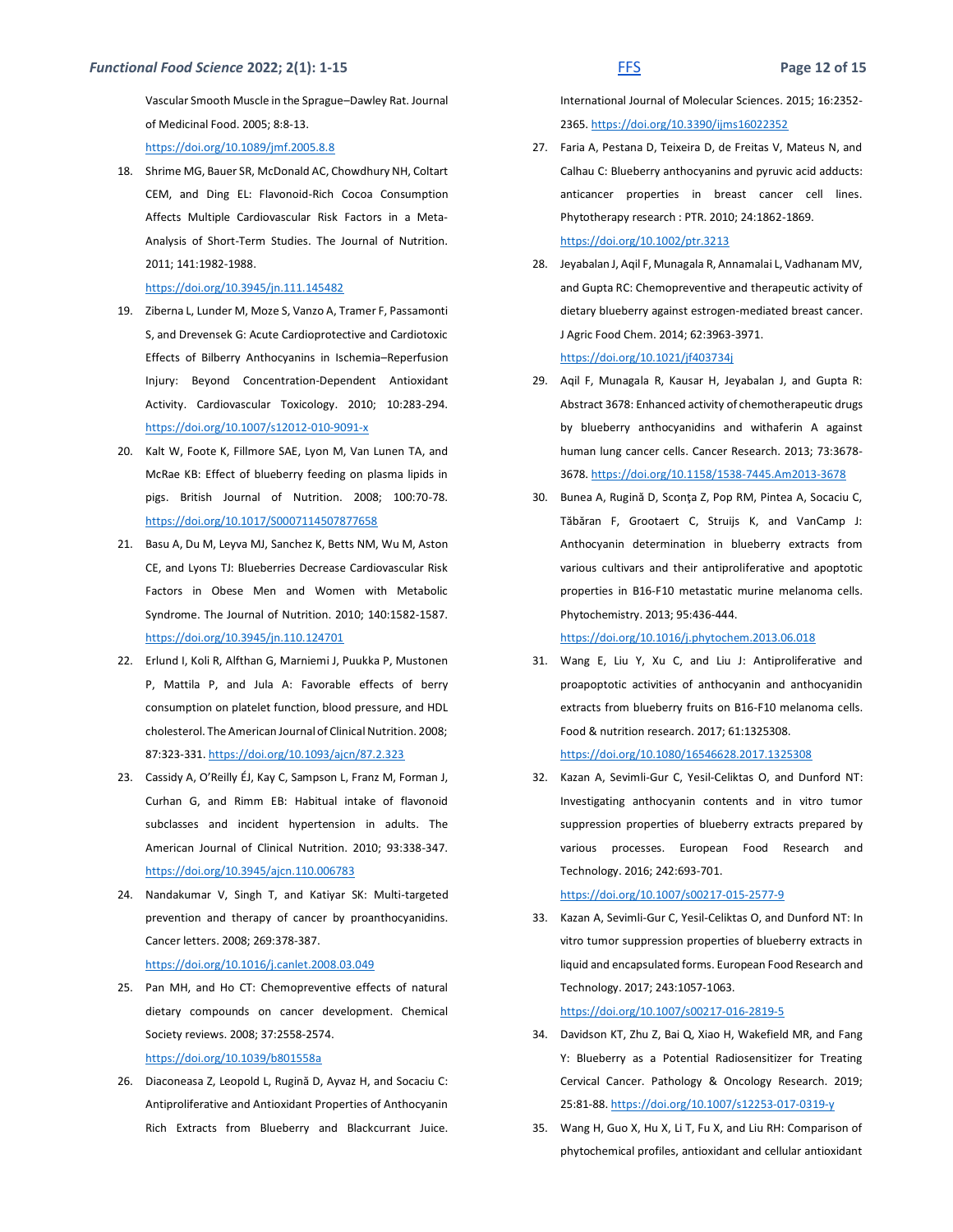activities of different varieties of blueberry (Vaccinium spp.). Food Chemistry. 2017; 217:773-781. <https://doi.org/10.1016/j.foodchem.2016.09.002>

36. Adams LS, Phung S, Yee N, Seeram NP, Li L, and Chen S: Blueberry Phytochemicals Inhibit Growth and Metastatic Potential of MDA-MB-231 Breast Cancer Cells through Modulation of the Phosphatidylinositol 3-Kinase Pathway. Cancer Research. 2010; 70:3594-3605.

<https://doi.org/10.1158/0008-5472.CAN-09-3565>

37. Montales MTE, Rahal OM, Kang J, Rogers TJ, Prior RL, Wu X, and Simmen RCM: Repression of mammosphere formation of human breast cancer cells by soy isoflavone genistein and blueberry polyphenolic acids suggests diet-mediated targeting of cancer stem-like/progenitor cells. Carcinogenesis. 2012; 33:652-660.

#### <https://doi.org/10.1093/carcin/bgr317>

38. Kanaya N, Adams L, Takasaki A, and Chen S: Whole Blueberry Powder Inhibits Metastasis of Triple Negative Breast Cancer in a Xenograft Mouse Model Through Modulation of Inflammatory Cytokines. Nutrition and Cancer. 2014; 66:242-248.

#### <https://doi.org/10.1080/01635581.2014.863366>

39. Suh N, Paul S, Hao X, Simi B, Xiao H, Rimando AM, and Reddy BS: Pterostilbene, an Active Constituent of Blueberries, Suppresses Aberrant Crypt Foci Formation in the Azoxymethane-Induced Colon Carcinogenesis Model in Rats. Clinical Cancer Research. 2007; 13:350-355. <https://doi.org/10.1158/1078-0432.Ccr-06-1528>

# 40. Yi W, Fischer J, Krewer G, and Akoh CC: Phenolic Compounds from Blueberries Can Inhibit Colon Cancer Cell Proliferation and Induce Apoptosis. Journal of Agricultural and Food Chemistry. 2005; 53:7320-7329.

#### [https://doi.org/10.1021/jf051333o\](https://doi.org/10.1021/jf051333o)

41. Lin W, and Li Z: Blueberries inhibit cyclooxygenase-1 and cyclooxygenase-2 activity in human epithelial ovarian cancer. Oncol Lett. 2017; 13:4897-4904. <https://doi.org/10.3892/ol.2017.6094>

# 42. Haslam D, Sattar N, and Lean M: Obesity—time to wake up. British Medical Journal (BMJ). 2006; 333:640-642.

<https://doi.org/10.1136/bmj.333.7569.640>

43. Prior RL, E. Wilkes S, R. Rogers T, Khanal RC, Wu X, and Howard LR: Purified Blueberry Anthocyanins and Blueberry Juice Alter Development of Obesity in Mice Fed an Obesogenic High-Fat Diet. Journal of Agricultural and Food Chemistry. 2010; 58:3970-3976.

```
https://doi.org/10.1021/jf902852d
```
44. Seymour M, Tanone I, Lewis S, Urcuyo-Llanes D, Bolling SF, and Bennink MR: Blueberry-Enriched Diets Reduce Metabolic Syndrome and Insulin Resistance in Rats. The FASEB Journal. 2009; 23:563.531-563.531.

[https://doi.org/10.1096/fasebj.23.1\\_supplement.563.31](https://doi.org/10.1096/fasebj.23.1_supplement.563.31)

45. Seymour EM, Tanone II, Urcuyo-Llanes DE, Lewis SK, Kirakosyan A, Kondoleon MG, Kaufman PB, and Bolling SF: Blueberry Intake Alters Skeletal Muscle and Adipose Tissue Peroxisome Proliferator-Activated Receptor Activity and Reduces Insulin Resistance in Obese Rats. Journal of Medicinal Food. 2011; 14:1511-1518.

### <https://doi.org/10.1089/jmf.2010.0292>

46. Vuong T, Benhaddou-Andaloussi A, Brault A, Harbilas D, Martineau LC, Vallerand D, Ramassamy C, Matar C, and Haddad PS: Antiobesity and antidiabetic effects of biotransformed blueberry juice in KKAy mice. International Journal of Obesity. 2009; 33:1166-1173.

<https://doi.org/10.1038/ijo.2009.149>

47. Jiao X, Wang Y, Lin Y, Lang Y, Li E, Zhang X, Zhang Q, Feng Y, Meng X, and Li B: Blueberry polyphenols extract as a potential prebiotic with anti-obesity effects on C57BL/6 J mice by modulating the gut microbiota. The Journal of Nutritional Biochemistry. 2019; 64:88-100.

## <https://doi.org/10.1016/j.jnutbio.2018.07.008>

- 48. Wu T, Tang Q, Gao Z, Yu Z, Song H, Zheng X, and Chen W: Blueberry and Mulberry Juice Prevent Obesity Development in C57BL/6 Mice. PLOS ONE. 2013; 8:e77585. <https://doi.org/10.1371/journal.pone.0077585>
- 49. Jeon T, Hwang SG, Hirai S, Matsui T, Yano H, Kawada T, Lim BO, and Park DK: Red yeast rice extracts suppress adipogenesis by down-regulating adipogenic transcription factors and gene expression in 3T3-L1 cells. Life Sciences. 2004; 75:3195-3203.

#### <https://doi.org/10.1016/j.lfs.2004.06.012>

50. Xu J, and Liao K: Protein Kinase B/AKT 1 Plays a Pivotal Role in Insulin-like Growth Factor-1 Receptor Signaling Induced 3T3-L1 Adipocyte Differentiation\*. Journal of Biological Chemistry. 2004; 279:35914-35922.

#### <https://doi.org/10.1074/jbc.M402297200>

51. Song Y, Park HJ, Kang SN, Jang S-H, Lee S-J, Ko Y-G, Kim G-S, and Cho J-H: Blueberry Peel Extracts Inhibit Adipogenesis in 3T3-L1 Cells and Reduce High-Fat Diet-Induced Obesity. PLOS ONE. 2013; 8:e69925.

<https://doi.org/10.1371/journal.pone.0069925>

52. DeFuria J, Bennett G, Strissel KJ, Perfield JW, II, Milbury PE, Greenberg AS, and Obin MS: Dietary Blueberry Attenuates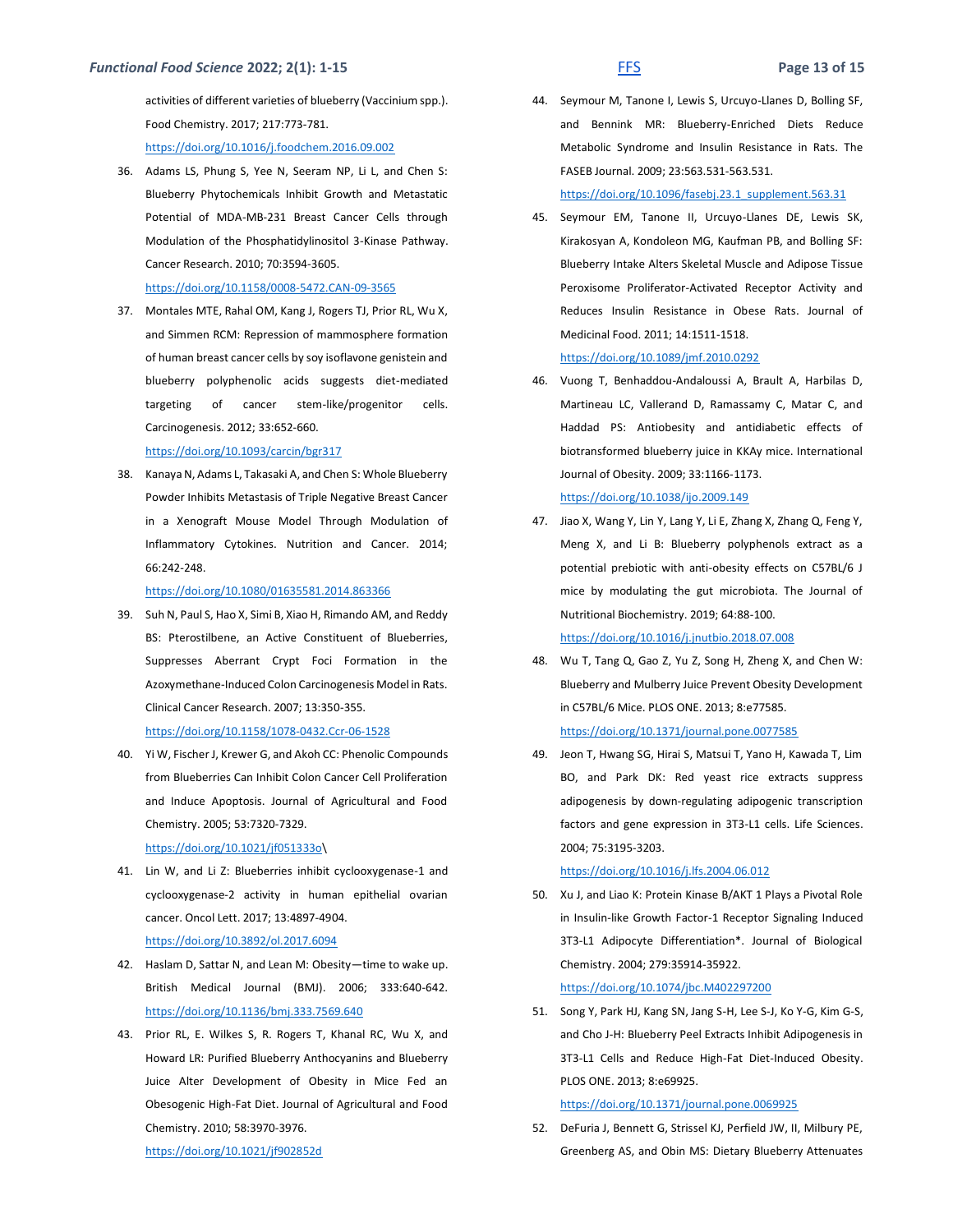Whole-Body Insulin Resistance in High Fat-Fed Mice by Reducing Adipocyte Death and Its Inflammatory Sequelae. The Journal of Nutrition. 2009; 139:1510-1516. <https://doi.org/10.3945/jn.109.105155>

53. Qin Y, Xia M, Ma J, Hao Y, Liu J, Mou H, Cao L, and Ling W: Anthocyanin supplementation improves serum LDL- and HDL-cholesterol concentrations associated with the inhibition of cholesteryl ester transfer protein in dyslipidemic subjects. The American Journal of Clinical Nutrition. 2009; 90:485-492.

### <https://doi.org/10.3945/ajcn.2009.27814>

- 54. American Diabetes Association [https://www.diabetes.org/diabetes] Retrieved August 31, 2021.
- 55. Martineau LC, Couture A, Spoor D, Benhaddou-Andaloussi A, Harris C, Meddah B, Leduc C, Burt A, Vuong T, Mai Le P, Prentki M, Bennett SA, Arnason JT, and Haddad PS: Antidiabetic properties of the Canadian lowbush blueberry Vaccinium angustifolium Ait. Phytomedicine. 2006; 13:612- 623[. https://doi.org/10.1016/j.phymed.2006.08.005](https://doi.org/10.1016/j.phymed.2006.08.005)
- 56. Shi M, Loftus H, McAinch AJ, and Su XQ: Blueberry as a source of bioactive compounds for the treatment of obesity, type 2 diabetes and chronic inflammation. Journal of Functional Foods. 2017; 30:16-29.

### <https://doi.org/10.1016/j.jff.2016.12.036>

- 57. Stote KS, Sweeney MI, Kean T, Baer DJ, Novotny JA, Shakerley NL, Chandrasekaran A, Carrico PM, Melendez JA, and Gottschall-Pass KT: The effects of 100% wild blueberry (Vaccinium angustifolium) juice consumption on cardiometablic biomarkers: a randomized, placebocontrolled, crossover trial in adults with increased risk for type 2 diabetes. BMC Nutrition. 2017; 3:45. <https://doi.org/10.1186/s40795-017-0164-0>
- 58. Travica N, D'Cunha NM, Naumovski N, Kent K, Mellor DD, Firth J, Georgousopoulou EN, Dean OM, Loughman A, Jacka F, and Marx W: The effect of blueberry interventions on cognitive performance and mood: A systematic review of randomized controlled trials. Brain, Behavior, and Immunity. 2020; 85:96-105[. https://doi.org/10.1016/j.bbi.2019.04.001](https://doi.org/10.1016/j.bbi.2019.04.001)
- 59. Macready AL, Kennedy OB, Ellis JA, Williams CM, Spencer JPE, and Butler LT: Flavonoids and cognitive function: a review of human randomized controlled trial studies and recommendations for future studies. Genes & Nutrition. 2009; 4:227-242. [https://doi.org/10.1007/s12263-009-](https://doi.org/10.1007/s12263-009-0135-4) [0135-4](https://doi.org/10.1007/s12263-009-0135-4)

- 60. Lamport DJ, Dye L, Wightman JD, and Lawton CL: The effects of flavonoid and other polyphenol consumption on cognitive performance: A systematic research review of human experimental and epidemiological studies. Nutrition and Aging. 2012; 1:5-25. [https://doi.org/10.3233/NUA-2012-](https://doi.org/10.3233/NUA-2012-0002) [0002](https://doi.org/10.3233/NUA-2012-0002)
- 61. Flanagan E, Müller M, Hornberger M, and Vauzour D: Impact of Flavonoids on Cellular and Molecular Mechanisms Underlying Age-Related Cognitive Decline and Neurodegeneration. Current Nutrition Reports. 2018; 7:49- 57[. https://doi.org/10.1007/s13668-018-0226-1](https://doi.org/10.1007/s13668-018-0226-1)
- 62. Kent K, Charlton K, Roodenrys S, Batterham M, Potter J, Traynor V, Gilbert H, Morgan O, and Richards R: Consumption of anthocyanin-rich cherry juice for 12 weeks improves memory and cognition in older adults with mildto-moderate dementia. European Journal of Nutrition. 2017; 56:333-341.<https://doi.org/10.1007/s00394-015-1083-y>
- 63. Rendeiro C, Vauzour D, Rattray M, Waffo-Téguo P, Mérillon JM, Butler LT, Williams CM, and Spencer JPE: Dietary Levels of Pure Flavonoids Improve Spatial Memory Performance and Increase Hippocampal Brain-Derived Neurotrophic Factor. PLOS ONE. 2013; 8:e63535.

#### <https://doi.org/10.1371/journal.pone.0063535>

- 64. Andres-Lacueva C, Shukitt-Hale B, Galli RL, Jauregui O, Lamuela-Raventos RM, and Joseph JA: Anthocyanins in aged blueberry-fed rats are found centrally and may enhance memory. Nutritional Neuroscience. 2005; 8:111-120. <https://doi.org/10.1080/10284150500078117>
- 65. Boespflug EL, Eliassen JC, Dudley JA, Shidler MD, Kalt W, Summer SS, Stein AL, Stover AN, and Krikorian R: Enhanced neural activation with blueberry supplementation in mild cognitive impairment. Nutritional Neuroscience. 2018; 21:297-305.

#### <https://doi.org/10.1080/1028415X.2017.1287833>

- 66. Lee S, Keirsey KI, Kirkland R, Grunewald ZI, Fischer JG, and de La Serre CB: Blueberry Supplementation Influences the Gut Microbiota, Inflammation, and Insulin Resistance in High-Fat-Diet–Fed Rats. The Journal of Nutrition. 2018; 148:209-219.<https://doi.org/10.1093/jn/nxx027>
- 67. Hidalgo M, Oruna-Concha MJ, Kolida S, Walton GE, Kallithraka S, Spencer JPE, Gibson GR, and de Pascual-Teresa S: Metabolism of Anthocyanins by Human Gut Microflora and Their Influence on Gut Bacterial Growth. Journal of Agricultural and Food Chemistry. 2012; 60:3882-3890. <https://doi.org/10.1021/jf3002153>